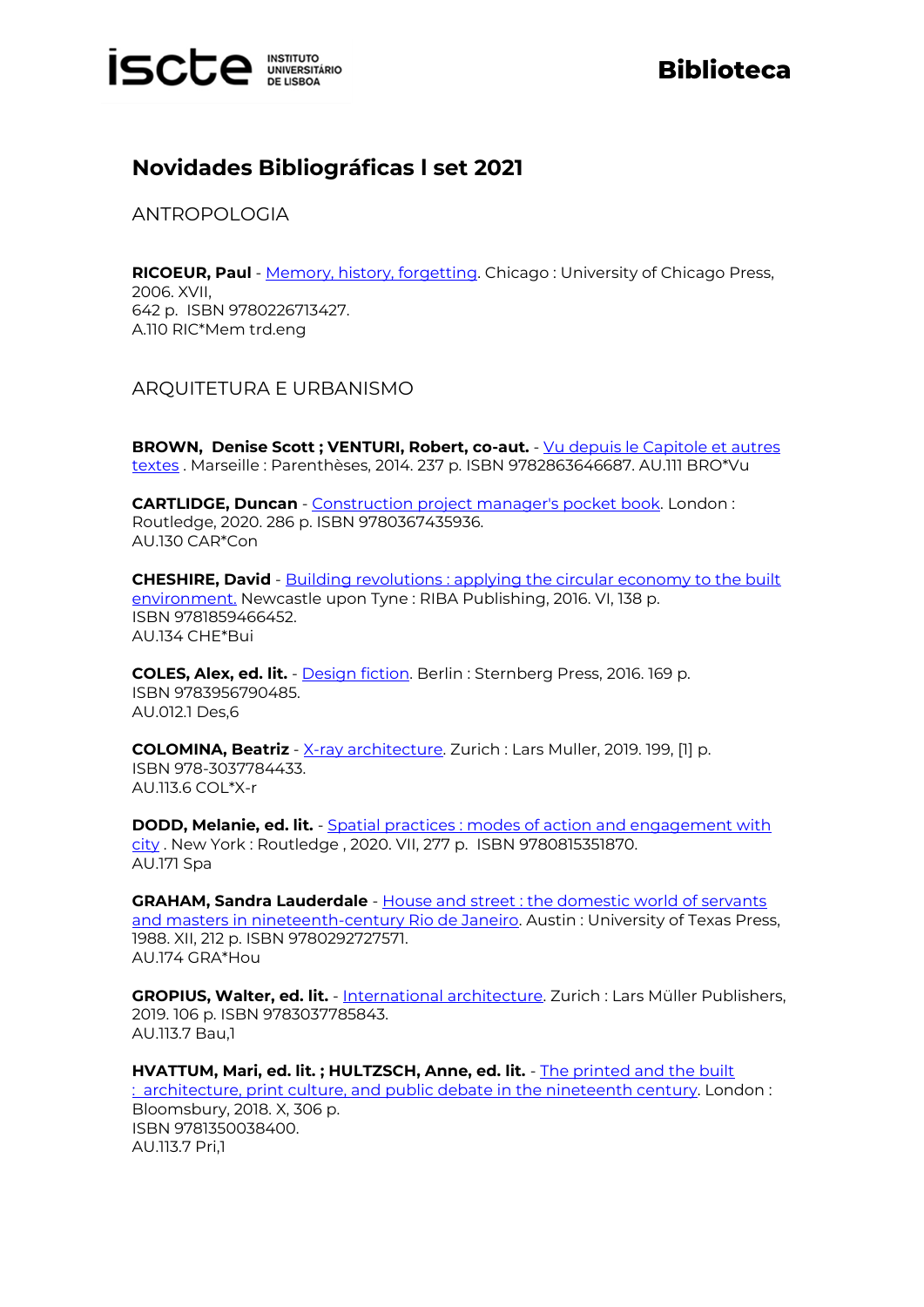

**Biblioteca**

**LE CORBUSIER** - [Poésie sur Alger.](https://catalogo.biblioteca.iscte-iul.pt/cgi-bin/koha/opac-detail.pl?biblionumber=112184) [Marseille] : Parenthesis, 2015. 101 p. ISBN 9782863642986. AU.173 LeC\*Poe

**LONG, Pamela O.** - [Engineering the eternal city : infrastructure, topography, and the](https://catalogo.biblioteca.iscte-iul.pt/cgi-bin/koha/opac-detail.pl?biblionumber=112200)  [culture of knowledge in late](https://catalogo.biblioteca.iscte-iul.pt/cgi-bin/koha/opac-detail.pl?biblionumber=112200) sixteenth-century Rome. Chicago : University of Chicago Press, 2018. 369 p. ISBN 9780226591285. AU.113 LON\*Eng

**MARIANI, Manuela, ed. lit. ; BARRON, Patrick, ed. lit.** - [Terrain Vague : interstices at](https://catalogo.biblioteca.iscte-iul.pt/cgi-bin/koha/opac-detail.pl?biblionumber=112139)  [the Edge of the Pale.](https://catalogo.biblioteca.iscte-iul.pt/cgi-bin/koha/opac-detail.pl?biblionumber=112139) London : Routledge, 2014. 256 p. ISBN 9780415827683. AU.170 Ter

**PITTARD, Steve, ed. lit. ; SELL, Peter, ed. lit.** - **BIM and quantity surveying**. London : Routledge, 2016. XVII, 258 p. ISBN 9780415870436. AU.112 BIM,3

**REIS, António J. ; PEDRO, José J. Oliveira, co-aut.** - [Bridge design : concepts and](https://catalogo.biblioteca.iscte-iul.pt/cgi-bin/koha/opac-detail.pl?biblionumber=112120)  [analysis.](https://catalogo.biblioteca.iscte-iul.pt/cgi-bin/koha/opac-detail.pl?biblionumber=112120) New Jersey : Wiley, 2019. XVII, 531 p. ISBN 97804708443635. AU.132 REI\*Bri

**SACKS, Rafael ; KORB, Samuel, co-aut. ; BARAK, Ronen, co-aut.** - [Building lean,](https://catalogo.biblioteca.iscte-iul.pt/cgi-bin/koha/opac-detail.pl?biblionumber=112156)  [building BIM : improving construction the Tidhar way.](https://catalogo.biblioteca.iscte-iul.pt/cgi-bin/koha/opac-detail.pl?biblionumber=112156) London : Routledge, 2018. XII, 407 p. ISBN 9781138237230. AU.130 SAC\*Bui

**SOLÀ-MORALES, Ignasi de** - [Los artículos de "Any"](https://catalogo.biblioteca.iscte-iul.pt/cgi-bin/koha/opac-detail.pl?biblionumber=112205). Barcelona : Fundación Caja de Arquitectos, 2009. 143, [4] p. ISBN 9788493669362. AU.113.6 SOL\*Art

ECONOMIA

**BIDDLE, Jeff E.** - [Progress through regression : the life story of the empirical Cobb-](https://catalogo.biblioteca.iscte-iul.pt/cgi-bin/koha/opac-detail.pl?biblionumber=112159)[Douglas production function.](https://catalogo.biblioteca.iscte-iul.pt/cgi-bin/koha/opac-detail.pl?biblionumber=112159) Cambridge : Cambridge University Press, 2021. XII, 334 p. ISBN 9781108492263. E.112 BID\*Pro

**HARADA, Tsutomu** - [Economics of an innovation system : inside and outside the](https://catalogo.biblioteca.iscte-iul.pt/cgi-bin/koha/opac-detail.pl?biblionumber=112136)  [black box.](https://catalogo.biblioteca.iscte-iul.pt/cgi-bin/koha/opac-detail.pl?biblionumber=112136) London : Routledge, 2020. 279 p. ISBN 9780367660628. E.171 HAR\*Eco

**MITCHELL, Bruce** - [Resource and environmental management.](https://catalogo.biblioteca.iscte-iul.pt/cgi-bin/koha/opac-detail.pl?biblionumber=112116) Oxford : Oxford University Press, 2019. 368 p. ISBN 9780190885823. E.180 MIT\*Res

**POTTS, Jason** - [Innovation commons : the origin of economic growth](https://catalogo.biblioteca.iscte-iul.pt/cgi-bin/koha/opac-detail.pl?biblionumber=112162) . New York : Oxford University Press, 2019. XIII, 263 p. ISBN 9780190937508. E.171 POT\*Inn

**SAEZ, Emmanuel ; ZUCMAN, Gabriel, co-aut.** - [The triumph of injustice : how the](https://catalogo.biblioteca.iscte-iul.pt/cgi-bin/koha/opac-detail.pl?biblionumber=112100)  [rich dodge taxes and how to make them pay.](https://catalogo.biblioteca.iscte-iul.pt/cgi-bin/koha/opac-detail.pl?biblionumber=112100) New York : W. W. Norton, 2019. XVIII, 323 p. ISBN 9781324002727. E.142 SAE\*Tri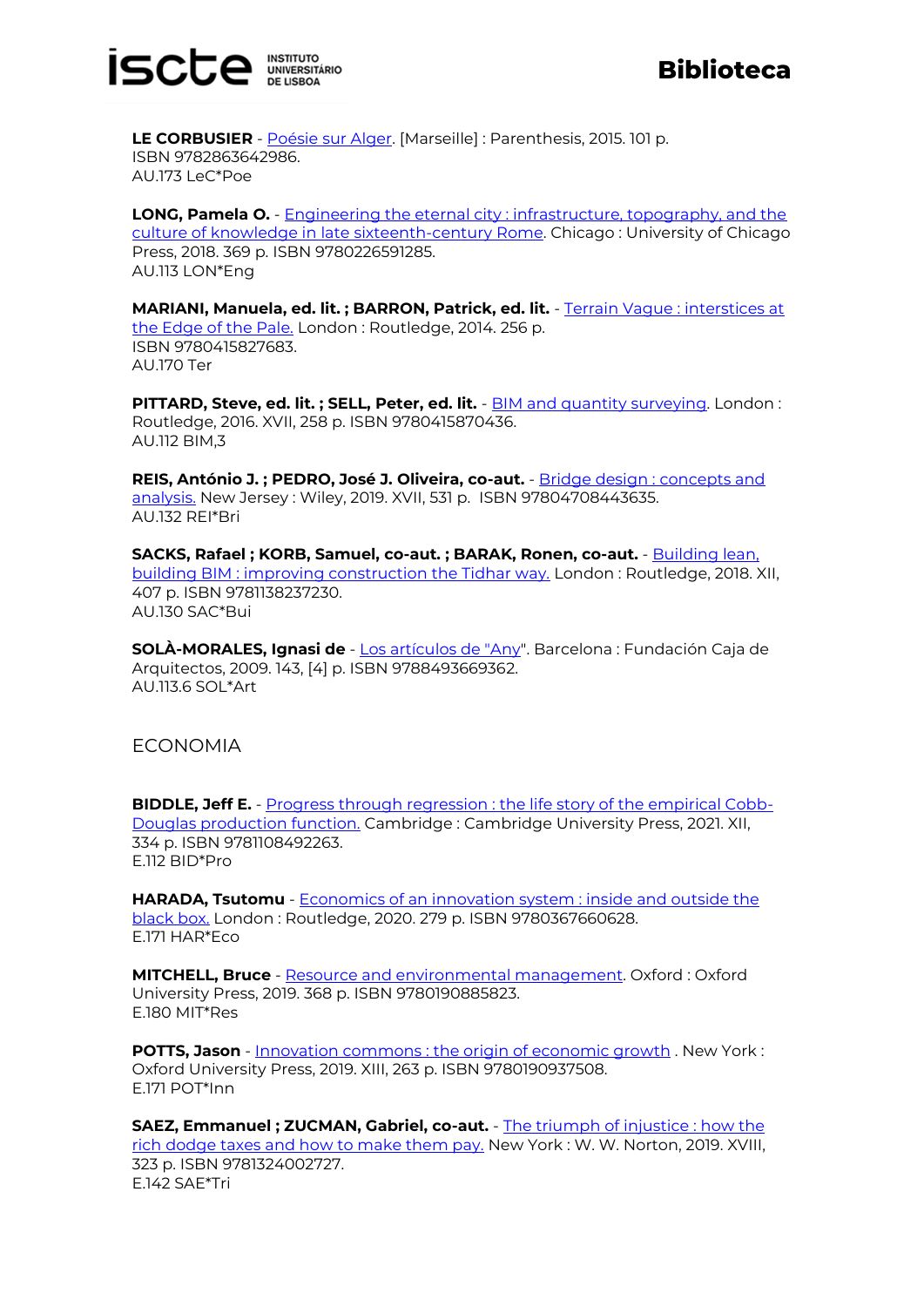

GESTÃO

**MATOS, Florinda, ed. lit., e outros** - [Intellectual capital management as a driver of](https://catalogo.biblioteca.iscte-iul.pt/cgi-bin/koha/opac-detail.pl?biblionumber=112099)  [sustainability : perspectives for organizations and society.](https://catalogo.biblioteca.iscte-iul.pt/cgi-bin/koha/opac-detail.pl?biblionumber=112099) Cham : Springer, 2019. XX, 242 p. ISBN 9783319790503. G.112 Int,1

**MATOS, Florinda, ed. lit., e outros** - Knowledge, people, and digital transformation: [approaches for a sustainable future.](https://catalogo.biblioteca.iscte-iul.pt/cgi-bin/koha/opac-detail.pl?biblionumber=112320) Cham : Springer, 2020. XVI, 296 p. ISBN 9783030403928. G.112 Kno,3

**SANTOS, Ana Cordeiro, ed. lit. ; TELES, Nuno, ed. lit.** - [Financialisation in the](https://catalogo.biblioteca.iscte-iul.pt/cgi-bin/koha/opac-detail.pl?biblionumber=112137)  [european periphery : work and social reproduction in Portugal.](https://catalogo.biblioteca.iscte-iul.pt/cgi-bin/koha/opac-detail.pl?biblionumber=112137) London : Routledge, 2021. 282 p. ISBN 9781138341944. G.163 Fin,2

**VONA, Leonard W.** - [Fraud data analytics methodology : the fraud scenario](https://catalogo.biblioteca.iscte-iul.pt/cgi-bin/koha/opac-detail.pl?biblionumber=112101)  [approach to uncovering fraud in core business systems.](https://catalogo.biblioteca.iscte-iul.pt/cgi-bin/koha/opac-detail.pl?biblionumber=112101) New Jersey : Wiley, 2017. 388 p. ISBN 9781119186793. G.165 VON\*Fra

## HISTÓRIA

**DIAMOND, Jared** - [Upheaval : how nations cope with crisis and change.](https://catalogo.biblioteca.iscte-iul.pt/cgi-bin/koha/opac-detail.pl?biblionumber=112125) [London] : Penguin Books, 2019. X, 500 p. ISBN 9780141977782. H.120 DIA\*Uph

**GALLAGHER, Tom** - [Salazar : the dictator who refused to die.](https://catalogo.biblioteca.iscte-iul.pt/cgi-bin/koha/opac-detail.pl?biblionumber=112132) London : Hurst, 2020. 350 p. ISBN 9781787383883. H.101 GAL\*Sal

**PINTO, Antonio Costa, ed. lit.** - A sombra das ditaduras : a Europa do Sul em [comparação.](https://catalogo.biblioteca.iscte-iul.pt/cgi-bin/koha/opac-detail.pl?biblionumber=112333) Lisboa : ICS. Imprensa de Ciências Sociais, 2013. 244 p. ISBN 9789726713166. H.123(4) Som

MÉTODOS QUANTITATIVOS

**AGUNG, I Gusti Ngurah** - [Cross section and experimental data analysis using](https://catalogo.biblioteca.iscte-iul.pt/cgi-bin/koha/opac-detail.pl?biblionumber=112142)  [EViews.](https://catalogo.biblioteca.iscte-iul.pt/cgi-bin/koha/opac-detail.pl?biblionumber=112142) Singapore : Wiley, 2011. XX, 564 p. ISBN 9780470828427. MQ.130 AGU\*Cro

**DYATLOV, Semyon ; ZWORSKY, Maciej , co-aut.** - [Mathematical theory of](https://catalogo.biblioteca.iscte-iul.pt/cgi-bin/koha/opac-detail.pl?biblionumber=112530)  [scattering resonances.](https://catalogo.biblioteca.iscte-iul.pt/cgi-bin/koha/opac-detail.pl?biblionumber=112530) Providence: American Mathematical Society, 2019. XII, 634 p. ISBN 9781470443665. MQ.150 DYA\*Mat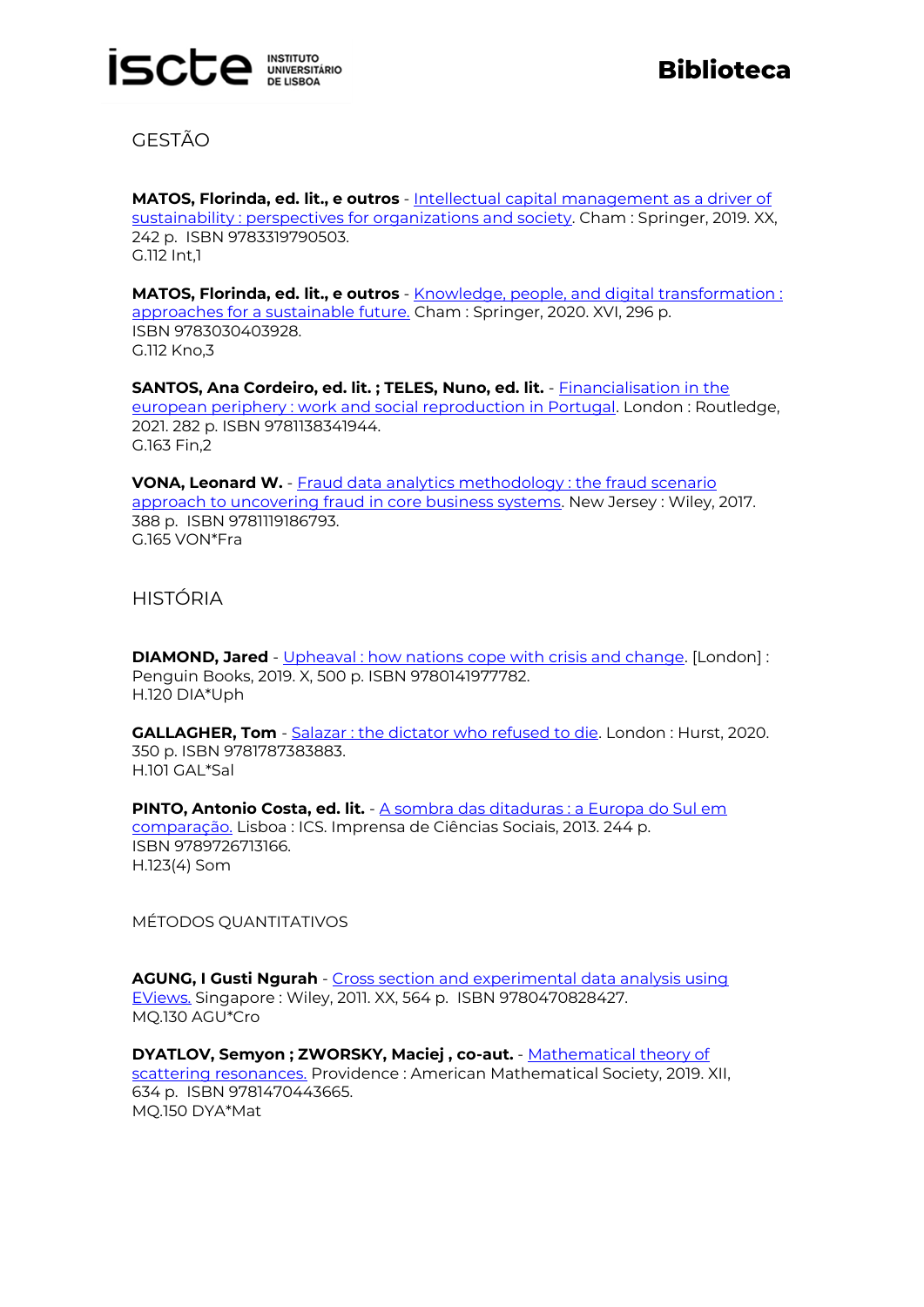

PSICOLOGIA

**HEWSTONE, Miles, ed. lit. ; STROEBE, Wolfgang, ed. lit.** - [An introduction to](https://catalogo.biblioteca.iscte-iul.pt/cgi-bin/koha/opac-detail.pl?biblionumber=112124) social [psychology.](https://catalogo.biblioteca.iscte-iul.pt/cgi-bin/koha/opac-detail.pl?biblionumber=112124) New Jersey : Wiley, 2020. XXX, 847 p. ISBN 9781119486268. PS.110 Int,3 7ªed

SOCIOLOGIA

**BENTO, Ricardo** - [Dificuldades comuns : como lidar ?.](https://catalogo.biblioteca.iscte-iul.pt/cgi-bin/koha/opac-detail.pl?biblionumber=112316) Lisboa : Chiado Books, 2021. 109, [3] p. ISBN 9789893703908. S.101 BEN\*Dif

**BENTO, Ricardo** - [A minha vida : autobiografia de Ricardo Bento.](https://catalogo.biblioteca.iscte-iul.pt/cgi-bin/koha/opac-detail.pl?biblionumber=112315) Lisboa : Chiado Editora, 2016. 97, [3] p. ISBN 9789895180035. S.101 BEN\*Min

**BLOMMAERT, Jan, ed. lit.** - [Language ideological](https://catalogo.biblioteca.iscte-iul.pt/cgi-bin/koha/opac-detail.pl?biblionumber=112190) debates. Berlin : Mouton de Gruyter, 1999. XIV, 447 p. ISBN 3110163500. S.133.1 Lan

**CAMERLO, Marcelo, ed. lit. ; MALAMUD, Andrés, ed. lit. ; PINTO, Raquel Vaz, ed. lit.** - [Ciência política à portuguesa : a disciplina contada pelos seus protagonistas.](https://catalogo.biblioteca.iscte-iul.pt/cgi-bin/koha/opac-detail.pl?biblionumber=112329) Lisboa : ICS. Imprensa de Ciências Sociais, 2020. 325 p. ISBN 9789726716471. S.191 Cie

**CLARK, Nigel ; SZERSZYNSKI, Bronislaw, co-aut.** - [Planetary social thought : the](https://catalogo.biblioteca.iscte-iul.pt/cgi-bin/koha/opac-detail.pl?biblionumber=112206)  [anthropocene challenge to the social sciences.](https://catalogo.biblioteca.iscte-iul.pt/cgi-bin/koha/opac-detail.pl?biblionumber=112206) Cambridge : Polity Press, 2021. 226 p. ISBN 9781509526352. S.160 CLA\*Pla

**DALTON, Russell J.** - Citizen politics : public opinion and political parties in advanced [industrial democracies.](https://catalogo.biblioteca.iscte-iul.pt/cgi-bin/koha/opac-detail.pl?biblionumber=107240) London : Sage, 2020. XVIII, 336 p. ISBN 9781544371733. S.195 DAL\*Cit 7ªed

**FERNÁNDEZ GARCÍA, Tomás ; LÓPEZ PELÁEZ, Antonio, co-aut.** - [Trabajo social](https://catalogo.biblioteca.iscte-iul.pt/cgi-bin/koha/opac-detail.pl?biblionumber=112202)  [comunitario : afrontando juntos los desafíos del siglo XXI.](https://catalogo.biblioteca.iscte-iul.pt/cgi-bin/koha/opac-detail.pl?biblionumber=112202) Madrid : Alianza Editorial, 2008. 227 p. ISBN 9788420648606. S.202 FER\*Tra

**FERNÁNDEZ GARCÍA, Tomás ; LÓPEZ PELÁEZ, Antonio, co-aut.** - [Trabajo social con](https://catalogo.biblioteca.iscte-iul.pt/cgi-bin/koha/opac-detail.pl?biblionumber=112201)  [grupos.](https://catalogo.biblioteca.iscte-iul.pt/cgi-bin/koha/opac-detail.pl?biblionumber=112201) Madrid : Alianza Editorial, 2006. 300 p. ISBN 9788420648781. S.202 FER\*Tra,1

**HORKHEIMER, Max** - [Critique of instrumental reason](https://catalogo.biblioteca.iscte-iul.pt/cgi-bin/koha/opac-detail.pl?biblionumber=112135) . London : Verso, 2012. 163 p. ISBN 9781781680230. S.111 HOR\*Cri

**LUYENDIJK, Joris** - [Swimming with sharks : my journey into the world of the](https://catalogo.biblioteca.iscte-iul.pt/cgi-bin/koha/opac-detail.pl?biblionumber=112129)  [bankers.](https://catalogo.biblioteca.iscte-iul.pt/cgi-bin/koha/opac-detail.pl?biblionumber=112129) London : Guardian Faber, 2016. 278 p. ISBN 9781783350650. S.185 LUY\*Swi